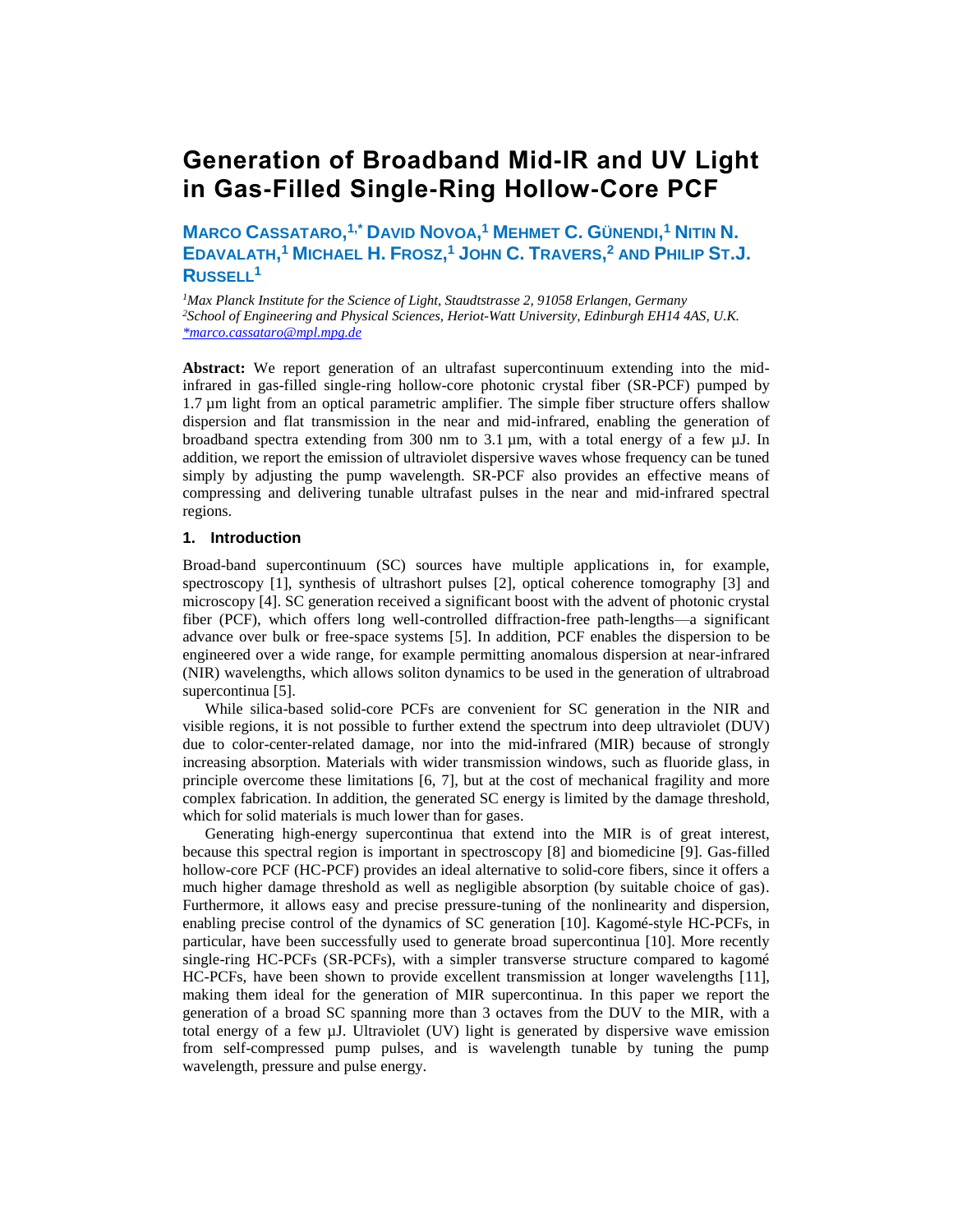## **2. Single-Ring Hollow-Core Photonic-Crystal Fiber**

Fig. 1(a) shows a scanning electron micrograph of the transverse structure of the SR-PCF used in this work. It consists of a hollow core surrounded by six non-touching silica capillaries arranged within a hexagonal jacket. The core diameter is  $D \sim 51 \,\mu$ m, the diameter of the hollow capillaries is  $d \sim 21 \,\mu$ m, and the thickness of the capillary walls is  $\sim 280 \,\text{nm}$ . Strong phase-mismatch between the light in the core and the modes supported by the hollow capillaries prevents the core radiation from leaking into the cladding, thus allowing the fiber to guide through anti-resonant reflection of core light. While the conditions for anti-resonant guidance are satisfied for the fundamental core-mode in a broad wavelength range, except for a few well-defined resonances of the capillary walls, it has been recently shown that for  $d/D \sim 0.68$  the higher-order LP<sub>11</sub>-like mode of the core is phase-velocity matched to the fundamental mode of the cladding capillaries, making the hollow-core fiber effectively *endlessly* (for all guided wavelengths) single mode (hESM) [12]. Since the fiber in Fig. 1(a) has  $d/D \sim 0.41$ , far from the hESM condition, we expect HOMs to play a role in the nonlinear dynamics, as we shall see below.



Fig. 1. (a) Scanning electron micrograph of the transverse structure of the SR-PCF. (b) Measured (solid blue line) and simulated (dashed black line) loss of the SR-PCF. The FEM only accounts for confinement loss, i.e., the attenuation of silica is not included. (c) Calculated effective index for the LP<sub>01</sub>-like core mode. It has a very smooth profile following the capillary model, except for a small, localized resonance at ~550 nm. (d) Group-velocity dispersion parameter  $β<sub>2</sub>$  calculated analytically through the capillary model, showing the tunability of the dispersive properties of the system.

In contrast to kagomé-style HC-PCFs, the simpler structure of SR-PCF leads to a flat transmission spectrum, with just a few loss bands whose wavelengths are straightforwardly predictable [12]. Fig. 1(b) shows that the loss of the fiber is limited to a few dB/m throughout the NIR, up to  $\sim$  2.4 µm (limit of the broadband source used to measure the fiber attenuation). Although this loss is negligible for our work—the dynamics observed takes place in only a few centimeters of HC-PCF—it has been already shown that SR-PCFs can provide much lower attenuation [13]. Finite element modeling (FEM), represented by the dashed-black curve in Fig. 1(b), predicts the confinement loss to increase dramatically beyond  $2.7 \mu m$ . These calculations neglect the absorption of fused silica in the MIR, so that the actual loss is expected to be higher at longer wavelengths when the light-glass overlap increases. As a result, we would expect the spectrum reported in this work (see below) to extend further into the MIR if lower loss SR-PCFs were used, for example by using a larger core diameter. The almost loss-band-free transmission results in a very smooth wavelength-dependent modal refractive index, as shown in Fig. 1(c) where the calculated effective index of the  $LP_{01}$ -like core mode is plotted versus wavelength (the small fluctuation at  $~550$  nm is caused by phase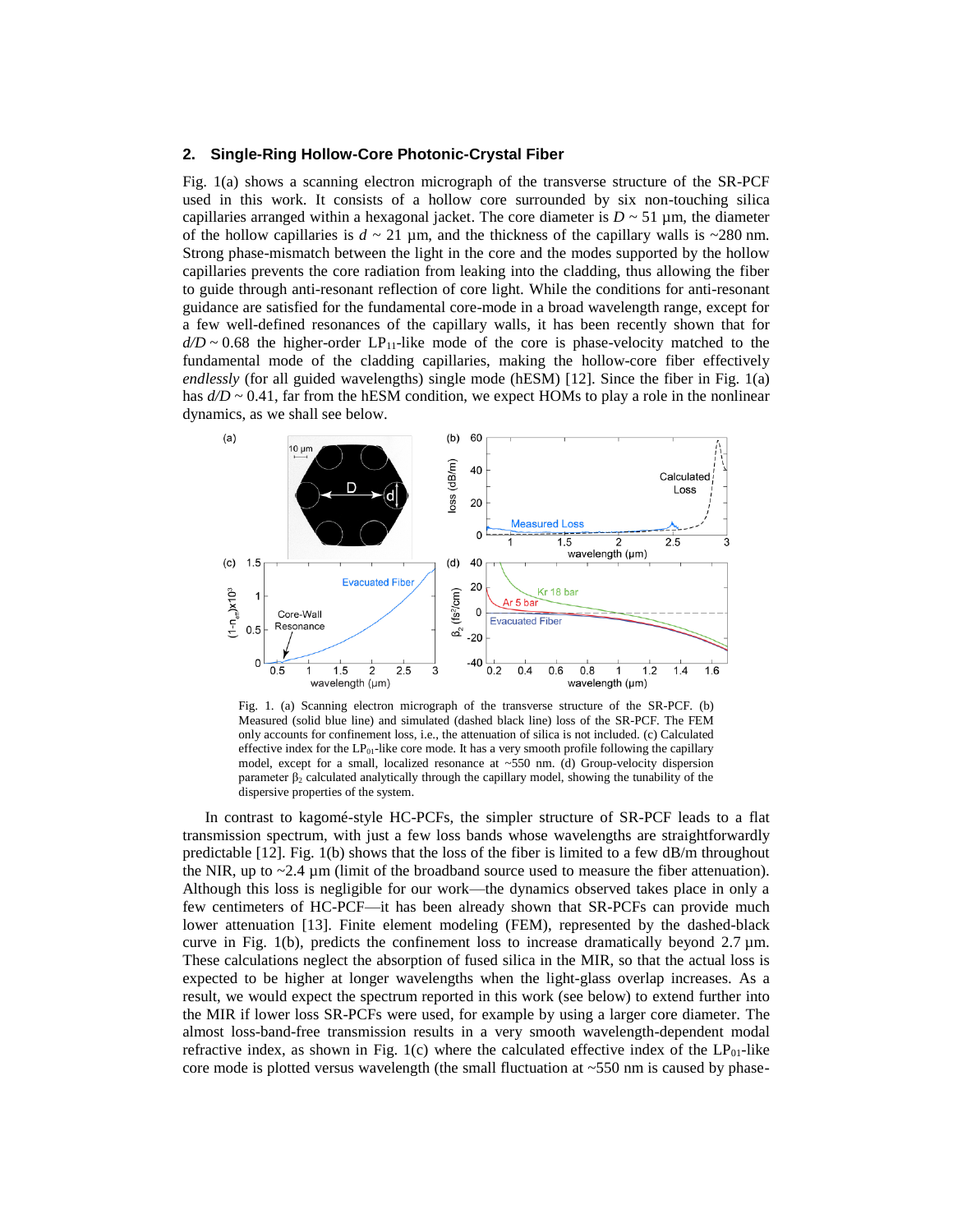matching to a resonance in the capillary walls). The shallow profile of the effective index [12] makes the system ideal for exploiting soliton dynamics and generating a SC.

As in the case of kagomé-style HC-PCFs, the weakly anomalous geometrical dispersion can be balanced by the normal dispersion of the filling gas [10]. The group-velocity dispersion  $\beta_2$  can be readily calculated using a simple analytical model for wide-bore capillaries, well suited to SR-PCFs [12]. The zero-dispersion-wavelength (ZDW) is tunable from the visible to the NIR, and as a consequence soliton dynamics is enabled when a NIR or MIR pulse is launched inside the fiber, enabling SC generation and emission of resonant radiation in the form of dispersive waves, as will be discussed in the following section.



Fig. 2. Experimental set-up. The pump pulses were generated by an optical parametric amplifier, and are temporally characterized using a home-built SHG-FROG. The pulses were spatially filtered and expanded through the focusing lens L1, the collimating lens L2 (both made of  $CaF<sub>2</sub>$ ) and a pin-hole (PH) with a 100  $\mu$ m aperture. The beam is then focused through the CaF<sup>2</sup> lens L3 into the SR-PCF, placed inside a gas cell connected to a vacuum pump and a gas line. The pump pulses enter the gas cell through a CaF<sub>2</sub> window. The divergent beam at the fiber output exits the gas cell through another  $CaF<sub>2</sub>$  window, and is then collimated by a parabolic mirror (PM) and sent to the diagnostic systems.

#### **3. Experimental results**

The experimental set-up is shown in Fig. 2. As pump pulses we used the idler signal of an optical parametric amplifier, tunable between 1.6 and 2.3  $\mu$ m, with energy up to 100  $\mu$ J, repetition rate 1 kHz and almost transform-limited duration of 28.5 fs (measured with a home-built second-harmonic generation frequency-resolved optical gating system). These pulses were launched into the SR-PCF described in Section 2 after passing through a spatial filter. Coupling efficiencies up to 90% were achieved for low-energy  $(< 1 \mu J)$  pulses; for higher energies the coupling efficiency decreases because of nonlinear absorption and photoionization of the gas. The SR-PCF was enclosed in a gas cell, which could be either evacuated or filled with gas. The output beam was collimated and diverted to diagnostics for spectral and beam profile characterization.

The upper plot in Fig. 3(a) shows the results when 10  $\mu$ J-pulses centered at 1.7  $\mu$ m were launched into a 5-cm-long SR-PCF filled with krypton at 18 bar. With these parameters, the ZDW is ~1045 nm, thus placing the pump pulses in the anomalous dispersion regime. The soliton order is 13, below the threshold for modulational instability, rendering the soliton dynamics coherent [5]. The NIR-MIR spectrum (solid-red line) was measured using a semiconductor-detector-based monochromator (not intensity calibrated), while the spectrum in the visible-UV was characterized with a calibrated CCD-based spectrometer (solid-blue line). The output spectrum for low-energy pumping  $(\sim 500 \text{ nJ})$  is shown for comparison (solidblack line). All the spectra are scaled so as to account for the wavelength-dependent divergence of the beam leaving the fiber. The measured spectrum shows that in-fiber soliton dynamics generates a SC covering more than 3 octaves from the DUV to the MIR, the 30 dB limits being at 270 nm on the blue side, and 3.1 µm on the red side. The total energy contained in the SC is  $4 \mu J$ , measured with a thermal power sensor. Note that the spectrum is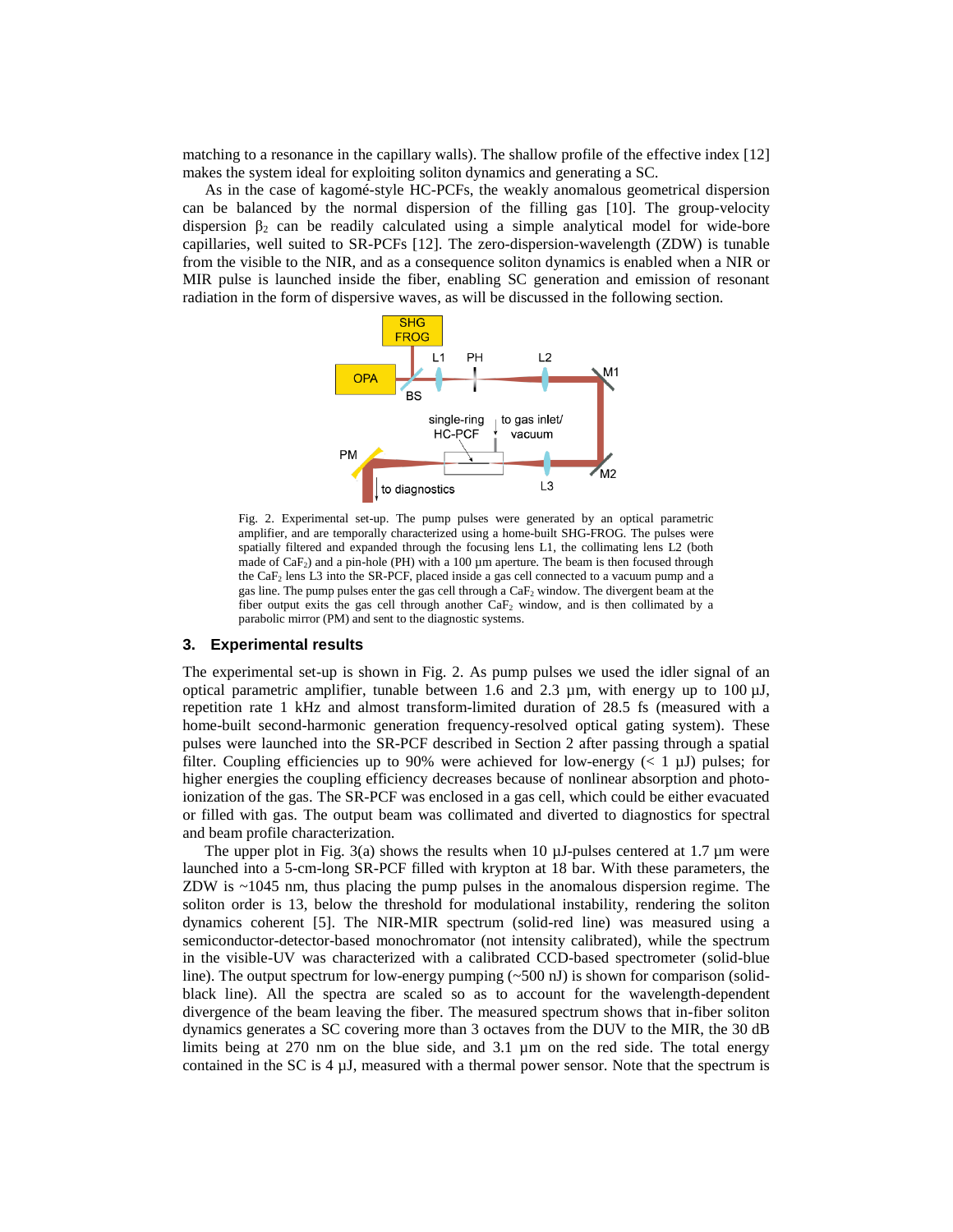continuous between the DUV and MIR and well above the noise floor of the spectral measurements (corresponding to –45 dB for the visible-UV and –37 dB for the MIR).



Fig. 3. (a) The red curves show the spectrum measured by a monochromator in the near/midinfrared, and the blue curves by a CCD-based spectrometer in the visible/UV. The black dashed lines mark the ZDW of the system, and N and A denote normal and anomalous dispersion. The positions of the dispersive wave peaks are marked by the initials DW. Upper plot: pump pulse energy 10 µJ, Kr pressure 18 bar. The black curve shows the spectral intensity (normalized to the maximum of the red spectrum)) generated with low-energy pump pulses ( $\sim$ 500 nJ). Lower plot: pulse energy 4  $\mu$ J and Kr pressure 10 bar. (b) Simulations of the spectral (upper) and temporal (lower) evolution of a Gaussian pulse with an energy of  $5 \mu J$ propagating along a 5 cm long SR-PCF filled with krypton at 18 bar. The dashed line in the spectral plot indicates the ZDW. (c) Upper: Far-field profile of the supercontinuum beam filtered at 490 nm and imaged onto a CCD camera. Lower: Fourier transform of the spectral intensity in the lower part of (a).

Two main features are evident in the measured spectra. The first is a band of resonant radiation in the DUV, peaking at 347 nm, caused by phase-matching of the self-compressed broadband pump soliton to UV light in the normal dispersion regime. The spectral position of the dispersive wave agrees well with the predictions of the nonlinear phase-matching condition [14]:

$$
\beta(\omega) - \beta(\omega_{\rm sol}) - \beta_{\rm l}(\omega_{\rm sol})[\omega - \omega_{\rm sol}] - \gamma P_{\rm C}/2 = 0 \tag{1}
$$

where  $\beta$  is the linear propagation constant,  $\omega_{\text{sol}}$  the central angular frequency of the soliton,  $\beta$ <sup>1</sup> the inverse of the group velocity, *γ* the nonlinear fiber parameter and  $P_c$  the peak power of the soliton at the maximum compression point. A second clear feature is the spectral recoil of the pump: consequent to the emission of resonant radiation in the UV region, the soliton wavelength red-shifts so as to conserve the total energy. This frequency-downshift, which has physical origin entirely different from the Raman self-frequency shift [15], is adiabatic owing to the smooth dispersion landscape.

To illustrate how the system dynamics can be engineered for a given application, a second measurement (Fig. 3(a), lower) was performed at a pressure of 10 bar and a lower input energy (4 µJ, corresponding to soliton order 8). The lower soliton order leads to smoother self-compression, and although the supercontinuum has lower spectral intensity in the visible (though still above the noise-floor of the CCD-based spectrometer) and extends less far into the MIR (the 30 dB limit being at  $\sim$  2.9  $\mu$ m), a more distinct dispersive wave band appears at 310 nm.

An additional feature that is evident in the measurements is a quasi-periodic modulation of the spectral intensity. We attribute this to inter-modal beating between the fundamental and low loss higher-order modes (especially the  $LP_{11}$ -like mode)—a consequence of the suboptimal  $d/D$  ratio [12]. This is supported by inspection of the output mode profile (Fig. 3(c), upper), imaged in the far-field with a CCD camera after filtering out a 10 nm-wide band,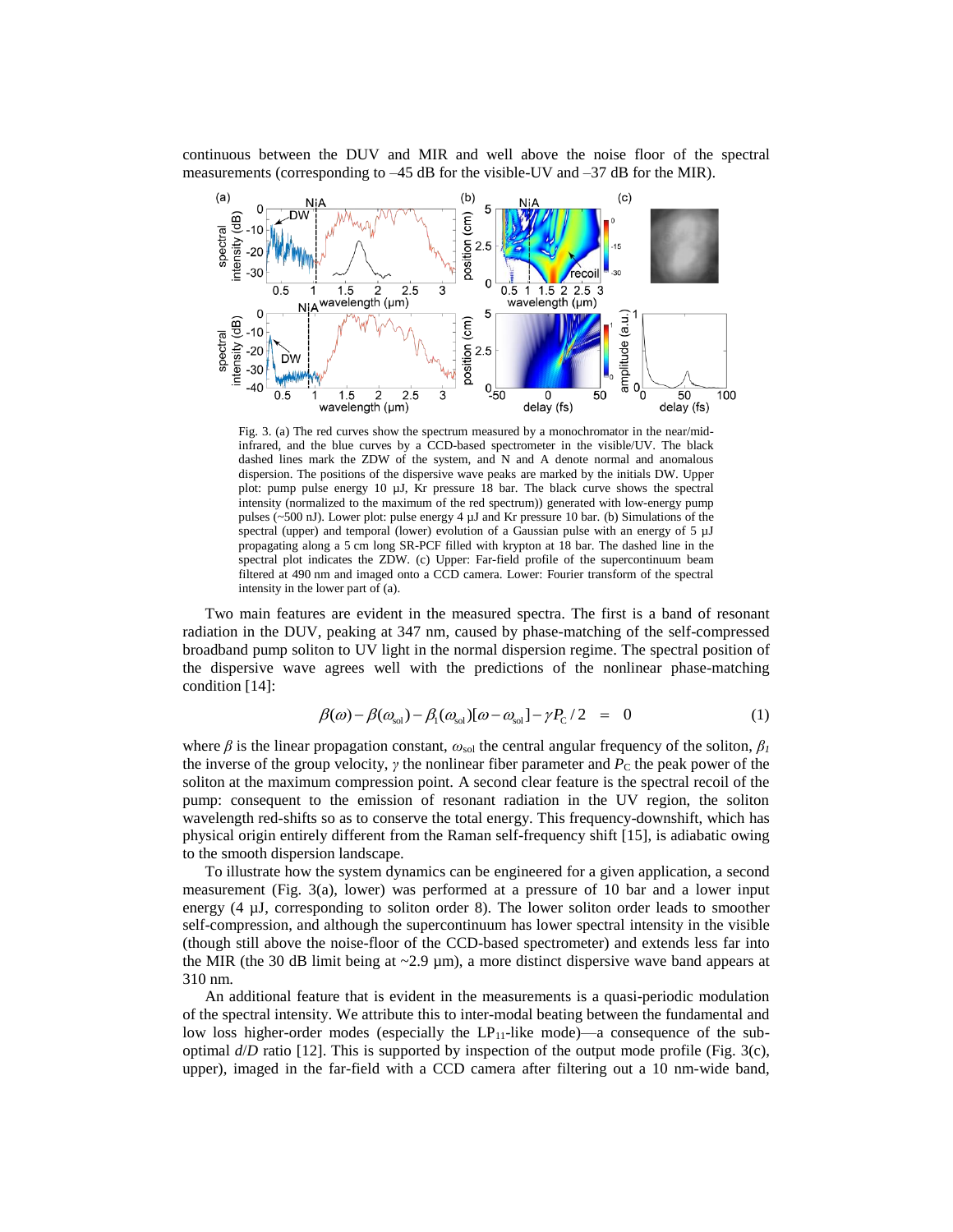centered at 490 nm, from the SC shown in the lower plot in Fig. 3(a). It is clear that the profile is a mixture of  $LP_{01}$  and  $LP_{11}$ -like modes. To further check this, the lower plot in Fig. 3(c) shows the Fourier transform of the SC spectral intensity [16], from which we see that the interference period observed on the spectrum corresponds to a delay of 53 fs, which is the separation between the two modes at the pump wavelength after  $\sim$ 2.5 cm of co-propagation inside the fiber.

In Fig. 3(b) we show the spectral (upper) and temporal (lower) evolution of the pulse as it propagates along the fiber, simulated using the unidirectional field equation [17]. The parameters used in the simulations are the same as in the experiment shown in the upper plot in Fig. 3(a), except that the input Gaussian pulse energy was set to 5  $\mu$ J (10  $\mu$ J in the experiment) to compensate for nonlinear absorption in the gas not taken into account in the simulations. The modeling shows that the pump pulse undergoes an initial stage of selfcompression during which its spectrum massively broadens, followed by generation of a UV dispersive wave. The simulations included only the  $LP_{01}$ -like core-mode, so that the modulation observed in the measured spectrum is not present, providing further confirmation of its origin in excitation of HOMs. The simulated spectral evolution shows qualitative agreement with the measured spectrum, reproducing all the main features observed in Fig.  $3(a)$ , i.e., the presence of a dispersive wave peaking at  $\sim$ 347 nm, the spectral recoil that redshifts the soliton as it propagates, and the extension of the SC out to  $\sim$ 3.1 µm. As discussed in section 2, we attribute the long-wavelength cut-off of the SC spectrum to confinement loss in the fiber, which becomes very significant from 2.7 µm onwards.

These results demonstrate that the system can generate high-energy, ultra-wide supercontinua in the MIR wavelength range. Compared to other successful schemes that have been proposed [18], it has the advantage of easy implementation, without need for coherent recombination. As the SC spectrum is expected to be fully coherent, it would be possible to compress it using a suitable dispersive element and obtain nearly single-cycle pulses in the MIR spectral region [2]. For applications that require the SC to be in a pure fundamental mode, the use of a SR-PCF with a suitable *d* /*D* ratio would allow for complete elimination of the HOM contributions observed here [12].



Fig. 4. (a) Tuning the wavelength of the dispersive wave by varying the pump wavelength. Pulses of wavelength 1.6 (lower plot), 1.7 (middle plot) and 1.8 µm (upper plot) are coupled into the single-ring HC-PCF filled with krypton at 10 bar. The generated dispersive waves peak at 322, 310 and 305 nm, respectively. (b) Phase-mismatch between linear waves and the pump soliton for the same parameters considered in (a).

### **4. Wavelength-tunability of the system**

The flat, broad transmission profile of the SR-PCF makes it very versatile. For example, it is possible to tune the position of the emitted dispersive waves just by changing the input wavelength of the pulses launched into the fiber: this means that pump pulses with different central wavelengths can be compressed to single-cycle durations using the same SR-PCF, something never demonstrated in other broadband-guiding PCFs such as kagomé-style HC-PCF.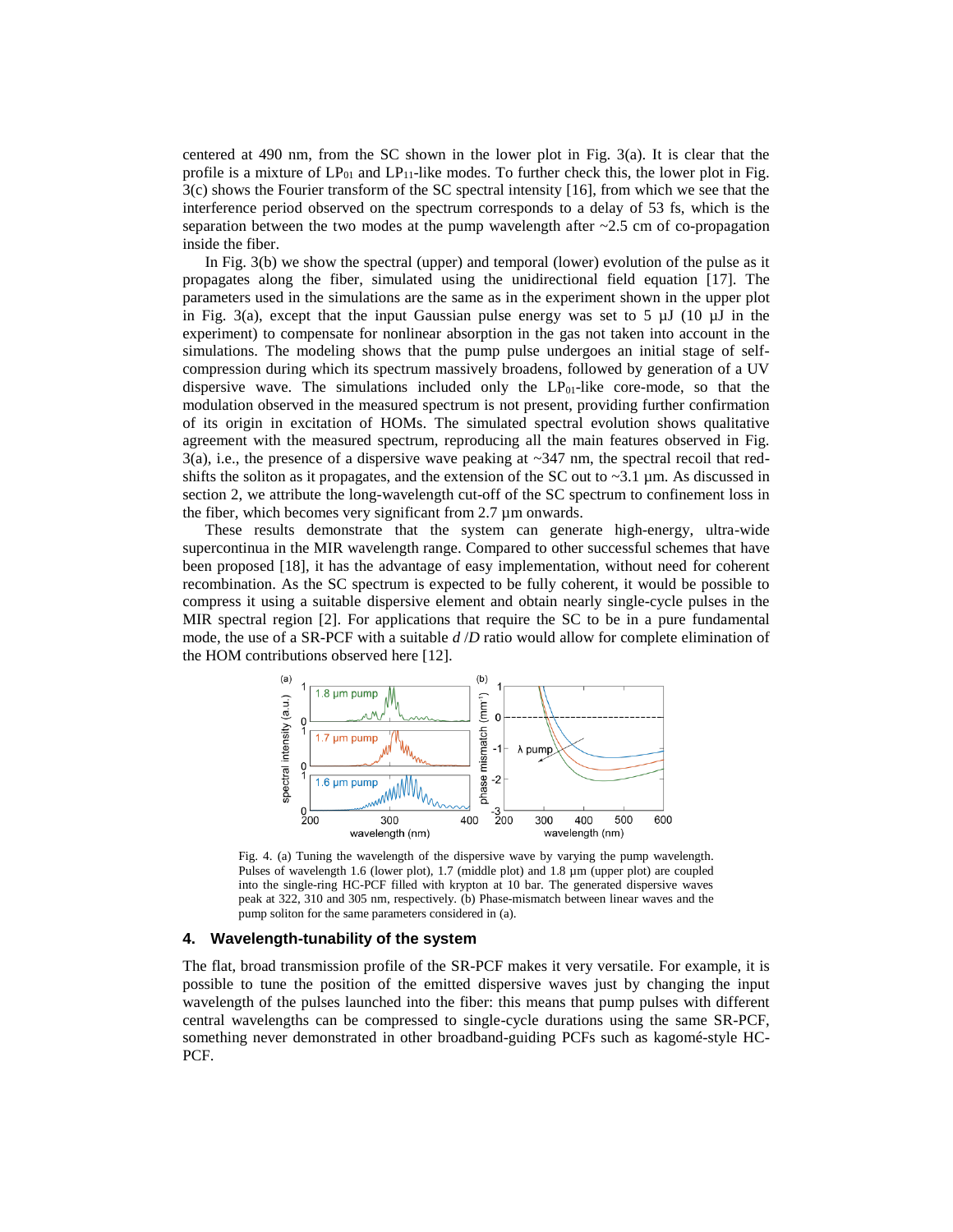Fig. 4(a) displays the dispersive wave spectra emitted in the SR-PCF filled with 10 bar of krypton (ZDW at 820 nm) when it is pumped with ultrashort pulses of 1.6, 1.7 and 1.8 µm central wavelengths. The energy of the input pulses was chosen so as to yield a soliton order of  $\sim$ 8, resulting in clean self-compression and dispersive wave emission. As the pump wavelength shifts over 200 nm, the nonlinear dynamics change smoothly, resulting in the emission of dispersive waves tunable over 17 nm. This is predicted by the phase-matching condition Eq.  $(1)$ , as can be seen in Fig.  $4(b)$ , where the phase-mismatch is plotted versus wavelength. It is well known that the idler pulses generated by a white-light seeded OPA are intrinsically CEP-stable, a property that is expected to be transferred to the entire SC, since the soliton-based broadening process is coherent [19].

As demonstrated in earlier work, the dispersive wave frequency can also be tuned by varying the gas pressure, the input pulse energy or the gas species [14]. Together with the performance of the system in the MIR, this makes SR-PCF a unique vehicle for simultaneous access of many different spectral regions, raising the prospect of novel ultrafast pump-probe arrangements.

#### **5. Conclusions and outlook**

Gas-filled SR-PCF can be used to generate ultrabroadband spectra extending from the UV to the MIR. The SR-PCF structure combines the advantages of kagomé HC-PCFs (pressure control of the nonlinear and dispersive properties) with a much simpler microstructure that is easier to fabricate and almost free of intrusive loss bands. The improved performance of SR-PCF in the MIR makes it possible to generate a SC more than three octaves wide, with a total energy of 4  $\mu$ J, from pump pulses of 10  $\mu$ J. The system is highly versatile, permitting the UV dispersive waves to be wavelength-tuned by changing the pump wavelength without need to alter the system. Further improvements are expected if SR-PCFs with larger core-diameters are used, so as to reduce loss in the MIR, allowing the spectrum to extend to even longer wavelengths, or designing in endlessly single-mode (hESM) properties so to obtain cleaner output beam profiles.

The spectra generated are coherent and broad enough to support few-cycle pulses. With suitable filtering, propagation through dispersion compensating materials or reflection at phase-compensating mirrors, the SC pulses can be compressed [2], making this compact, versatile system an interesting ultrafast source for spectroscopy both in the MIR molecular fingerprinting region [6], where all molecules have phononic bond resonances, and in the UV region, where single-photon excitations and electronic resonances can be addressed [20]. The versatility and compactness of the source also makes it attractive for broadband MIR seed generation for amplification in the new generation of OPCPA based field synthesizers [18].

## **References**

- 1. J. H. Glownia, J. Misewich, and P. P. Sorokin, "Utilization of UV and IR supercontinua in gas-phase subpicosecond kinetic spectroscopy," in *The Supercontinuum Laser Source*, R. R. Alfano, ed. (Springer, New York, 2016).
- 2. T. Balciunas, C. Fourcade-Dutin, G. Fan, T. Witting, A. A. Voronin, A. M. Zheltikov, F. Gerome, G. G. Paulus, A. Baltuska, and F. Benabid, "A strong-field driver in the single-cycle regime based on self-compression in a kagome fibre," Nature Comm. **6**, 6117 (2015).
- 3. S. Ishida, N. Nishizawa, T. Ohta, and K. Itoh, "Ultrahigh-resolution optical coherence tomography in 1.7 µm region with fiber laser supercontinuum in low-water-absorption samples," Appl. Phys. Express **4**, 052501 (2011).
- 4. R. Hubbard, Y. B. Ovchinnikov, J. Hayes, D. J. Richardson, Y. J. Fu, S. D. Lin, P. See, and A. G. Sinclair, "Wide spectral range confocal microscope based on endlessly single-mode fiber," Opt. Express **18**, 18811- 18819 (2010).
- 5. J. M. Dudley, G. Genty, and S. Coen, "Supercontinuum generation in photonic crystal fiber," Rev. Mod. Phys. **78**, 1135- (2006).
- 6. C. R. Petersen, U. Moller, I. Kubat, B. Zhou, S. Dupont, J. Ramsay, T. Benson, S. Sujecki, N. Abdel-Moneim, Z. Tang, D. Furniss, A. Seddon, and O. Bang, "Mid-infrared supercontinuum covering the 1.4-13.3 µm